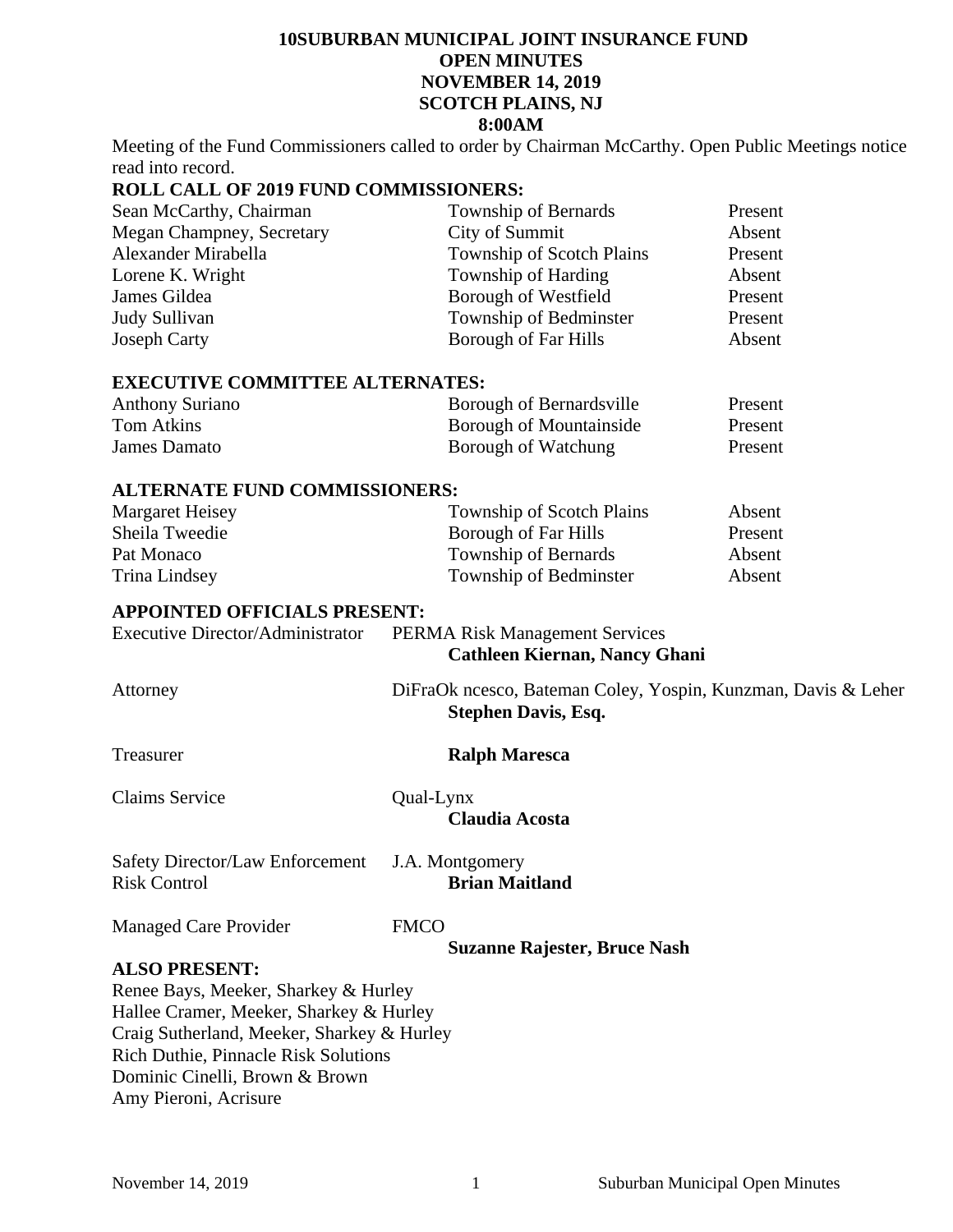**MINUTES:** Open and Closed Minutes of October 10, 2019. **MOTION TO APPROVE OPEN AND CLOSED MINUTES FOR OCTOBER 10, 2019 AS PRESENTED:** 

| Moved:  | <b>Commissioner Gildea</b>    |
|---------|-------------------------------|
| Second: | <b>Commissioner Mirabella</b> |
| Vote:   | $8$ Ayes $-0$ Nays            |

#### **CORRESPONDENCE:**

NONE

## **EXECUTIVE DIRECTOR:**

**REPORT:** Monthly report submitted to Fund Commissioners including monthly Fast-track Accident Frequency, Fast-track Financial report, Fixed Income Portfolio Summary, Claim Activity Report, Interest Rate Summary Comparison, Monthly Loss Ratio by fund year and line of coverage and the Monthly and Annual Regulatory Checklist.

Executive Director referred to the tracking reports as of September 30, 2019 and said the Financial Fast Track reflected a statutory surplus is \$3.4 million. Executive Director reviewed the Loss Ratio report and said with the exception of Fund Year 2019 all other Fund Years are at or below the actuarial targets. Executive Director reviewed the Lost Time Accident Frequency (LTAF) and said the JIF's rate is 1.56; the overall MEL/JIF rate is 1.41. Copies of a corrected Claim Activity report were distributed, which reflected correct claim counts for Fund Year 2019.

Executive Director said the agenda included a new report to track the Lost Time Accident Frequency as of September month end for a three year period for 2019, 2018 and 2017. Executive Director said this report format compares LTAF that has developed over the same time period by month in different years while the other compares month-end rate against two prior year-end rates that have had more time for claims to develop.

**2020 BUDGET:** Executive Director reported at last month's meeting, the 2020 proposed budget was introduced and all members were mailed a notice of the public hearing, as well as, published in the designated newspaper.

Executive Director said the Contracts Review Committee met via teleconference on November 7, 2019 to review the budget for adoption. Included in the agenda was a budget total of \$4,430,555 and reflects updates in underwriting data representing a 1% increase, as well as, the inclusion of Westfield who confirmed their 3-year membership renewal. Also included in the agenda were the proposed assessments.

## **MOTION TO OPEN THE PUBLIC HEARING ON THE 2020 BUDGET:**

| Moved:  | <b>Commissioner Atkins</b>   |
|---------|------------------------------|
| Second: | <b>Commissioner Sullivan</b> |
| Vote:   | Unanimous                    |

## **DISCUSSION OF BUDGET & ASSESSMENTS**

Executive Director referred to the budget and said the two notable differences between the introduced budget is the addition of Westfield and *line time 5 Contingency: S477 and FFCP* representing funding to address the unknown potential impact of recent changes to legislation regarding sexual abuse and molestation claims and the firefighters' cancer bill. Executive Director said as of today's date, Scotch Plains has not confirmed their 3-year membership and are not considered in the budget or the assessments. Executive Director referred to the 2020 assessments and said these were developed in accordance with the Retrospective Premium program - adopted by the Fund in 2011 - which puts greater emphasis on individual member loss experience in allocating the cost of claims.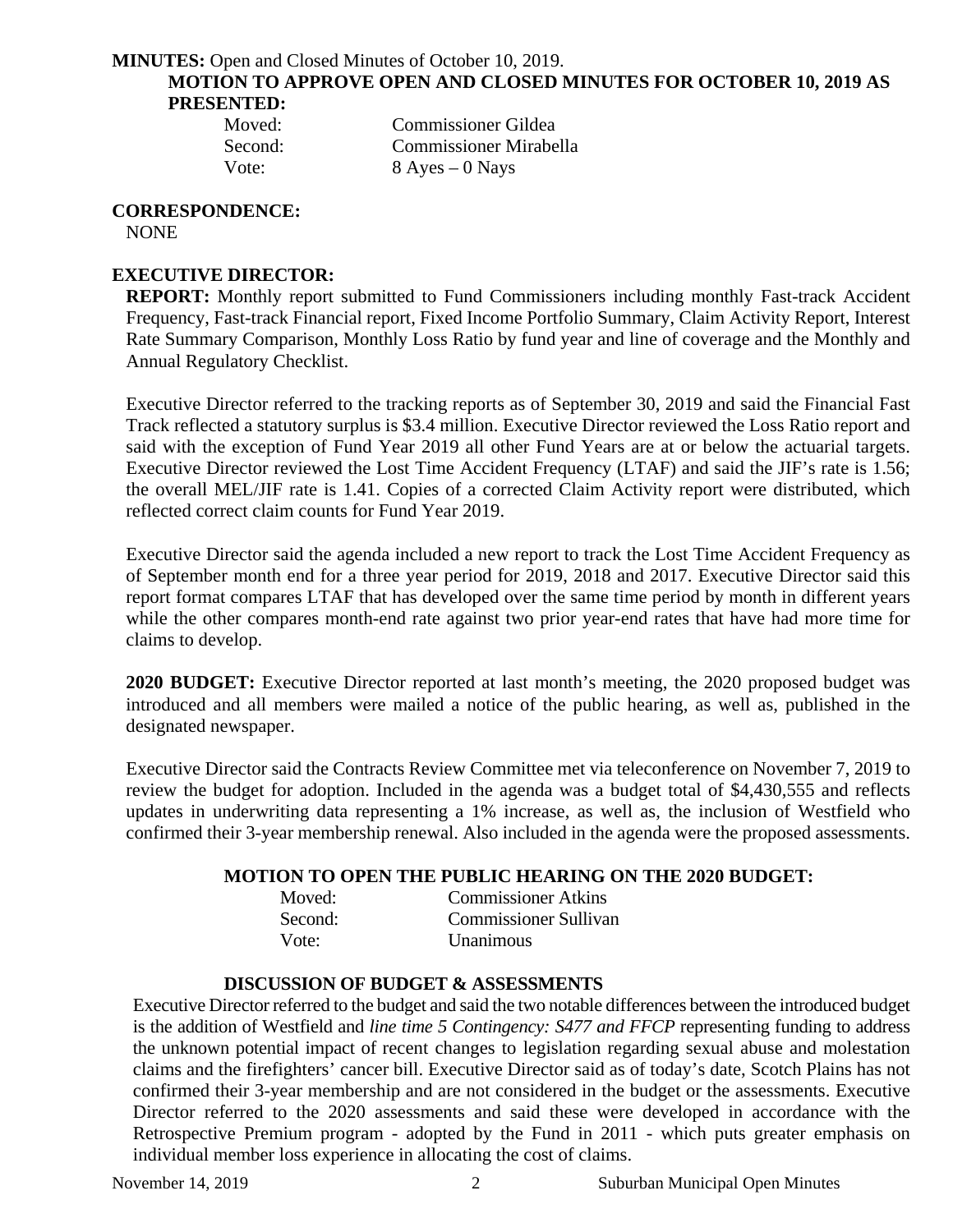Commissioner Atkins complimented the Executive Director and Contracts Review on the budget development; Chairman McCarthy shared the same sentiment and acknowledged the addition of funding to address the legislation changes as both beneficial and also adopting a fiscally conservative budget.

## **MOTION TO CLOSE THE PUBLIC HEARING:**

| Moved:  | <b>Commissioner Atkins</b> |
|---------|----------------------------|
| Second: | <b>Commissioner Gildea</b> |
| Vote:   | Unanimous                  |

## **MOTION TO APPROVE THE 2020 BUDGET AND CERTIFY THE ASSESSMENTS:**

| Moved:  | <b>Commissioner Gildea</b> |
|---------|----------------------------|
| Second: | <b>Commissioner Atkins</b> |
| Vote:   | $8$ Ayes $-0$ Nays         |

**2019 DIVIDEND:** Executive Director said last month the Fund Commissioners approved the release of \$75,000 from Closed Years. Enclosed in the agenda was a copy of the distribution of the dividend by member. Executive Director said a filing with the State was done on 10/22/19 and we are awaiting their response.

**RESIDUAL CLAIMS FUND (RCF):** The RCF met on October 16, 2019 as a public hearing at the Forsgate Country Club and adopted their 2020 budget. Enclosed in the agenda was a copy of Commissioner Champney's report.

In addition, the Fund should elect its 2020 representative to the Residual Claims Fund.

## **MOTION TO ELECT MEGAN CHAMPNEY AS THE SUBURBAN MUNICIPAL JOINT INSURANCE FUND'S 2020 REPRESENTATIVE TO THE MUNICIPAL EXCESS LIABILITY RESIDUAL CLAIMS FUND.**

| Moved:  | <b>Commissioner Atkins</b> |
|---------|----------------------------|
| Second: | <b>Commissioner Gildea</b> |
| Vote:   | $8$ Ayes $-0$ Nays         |

**ENVIRONMENTAL JIF:** The EJIF met on October 16, 2019 as a public hearing at the Forsgate Country Club and adopted their 2020 budget. Enclosed in the agenda was a copy of Chairman Champney's report.

In addition, the Fund should elect its 2020 representative to the Environmental Joint Insurance Fund.

# **MOTION TO ELECT MEGAN CHAMPNEY AS THE SUBURBAN MUNICIPAL JOINT INSURANCE FUND'S 2020 REPRESENTATIVE TO THE**

**ENVIRONMENTAL JOINT INSURANCE FUND.** 

| Moved:  | <b>Commissioner Atkins</b> |
|---------|----------------------------|
| Second: | <b>Commissioner Gildea</b> |
| Vote:   | $8$ Ayes $-0$ Nays         |

MEL: The MEL met on October 16<sup>th</sup> at the Forsgate Country Club to introduce the 2020 budget. Enclosed in the agenda was a copy of Commissioner Champney's report on the meeting – which included the proposed budget. The Public Hearing on the 2020 budget is scheduled for Wednesday, November 20, 2019 at 12:30 pm in the Steel Pier Room in the Sheraton Hotel, Atlantic City, NJ. (Note, new time and location.)

Lastly, the Fund should elect its 2020 representative to the Municipal Excess Joint Insurance Fund. **MOTION TO ELECT MEGAN CHAMPNEY AS THE SUBURBAN MUNICIPAL JOINT INSURANCE FUND'S 2020 REPRESENTATIVE TO THE MUNICIPAL EXCESS JOINT INSURANCE FUND.**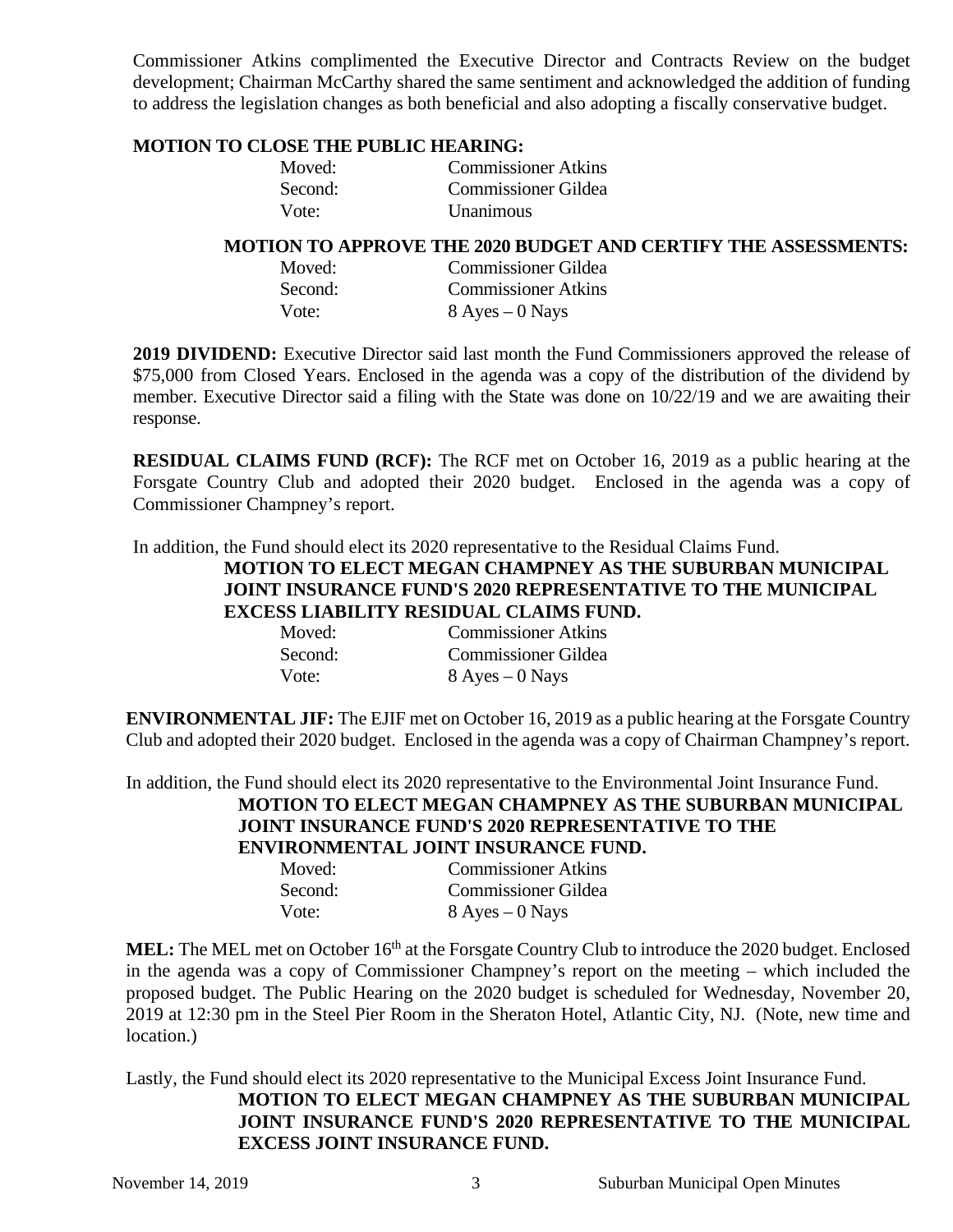| Moved:  | <b>Commissioner Atkins</b> |
|---------|----------------------------|
| Second: | <b>Commissioner Gildea</b> |
| Vote:   | $8$ Ayes $-0$ Nays         |

**MEL EPL HELPLINE:** Enclosed in the agenda was a copy of the bulletin issued earlier in the year concerning the Fund's EPL Hotline. Executive Director said members are encouraged to contact any of the three listed firms when they need guidance. The MEL worked with QBE to restructure the helpline so that assistance is now provided by New Jersey law firms with municipal and JIF experience.

**ELECTED OFFICIALS TRAINING:** Executive Director said this year's elected officials training program will focus on "Employment Practices for Governmental Officials" and will include information on preventing child abuse and protecting public entities from liabilities imposed by new legislation concerning sexual molestation. Two sessions are scheduled as part of the League of Municipalities Conference on Tuesday, November 19, 2019 at 3:45PM in Bally's (Bally's Room) and Wednesday, November 20, 2019 at 3:45PM at the Atlantic City Convention Center Room (Room 302); enclosed in the agenda was the notice that was distributed to members. Executive Director said the course will eventually be offered online through the MEL Safety Institute, as well as, in-person sessions scheduled throughout the state.

**MEL CYBER TASK FORCE:** October is National Cyber Awareness Month and enclosed in the agenda was a bulletin on available resources and other security news.

**JANUARY REORGANIZATION MEETING:** Executive Director said the Fund is not scheduled to meet in December and it would be appropriate to authorize the Treasurer to process contracted expenses. The January reorganization meeting has already been scheduled for Thursday January 9, 2020 in the Scotch Plains Municipal Building at 8:00AM.

Executive Director noted that Cranford requested a quote to join the Fund and a meeting would be scheduled prior to year-end pending submission of materials from Cranford.

## **MOTION TO AUTHORIZE THE TREASURER TO PROCESS CONTRACTED EXPENSES DURING THE MONTH OF DECEMBER:**

| Moved:          | <b>Commissioner Atkins</b> |
|-----------------|----------------------------|
| Second:         | <b>Commissioner Gildea</b> |
| Roll Call Vote: | $8$ Ayes $-0$ Nays         |

#### **TREASURER:**

## **VOUCHER LIST:**

#### **NOVEMBER 2019 VOUCHER PAYMENTS, RESOLUTION 22-19**

| Closed Year:    | \$11,812.43 |
|-----------------|-------------|
| Fund Year 2015: | \$1,200.00  |
| Fund Year 2016: | \$1,800.00  |
| Fund Year 2017: | \$1,000.00  |
| Fund Year 2018: | \$1,000.00  |
| Fund Year 2019: | \$57,856.25 |
| <b>Total:</b>   | \$74,668.68 |

## **CONFIRMATION OF CLAIMS PAYMENTS/CERTIFICATION OF CLAIMS' TRANSFERS FOR MONTH OF SEPTEMBER 2019:**

| Fund Year 2019: | \$89,865.47 |
|-----------------|-------------|
| Fund Year 2018: | \$8,723.66  |
| Fund Year 2017: | \$7,701.25  |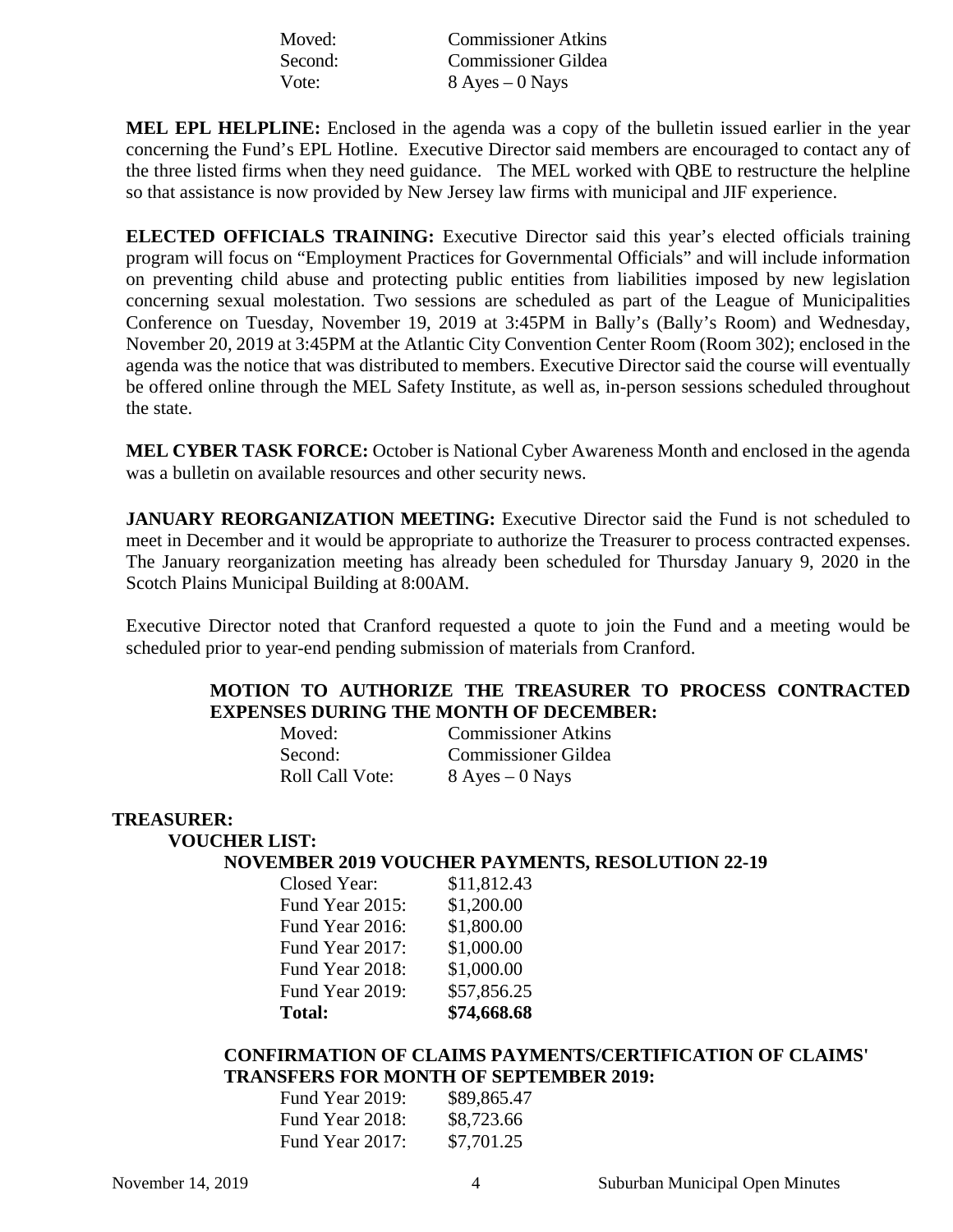| Fund Year 2016: | \$7,650.72   |
|-----------------|--------------|
| Fund Year 2015: | \$176.97     |
| Closed:         | \$0.00       |
| <b>Total:</b>   | \$114,118.07 |

## **MOTION TO ADOPT RESOLUTION 22-19 APPROVING NOVEMBER BILLS LIST AND APPROVE CONFIRMATION & CERTIFICATION OF SEPTEMBER 2019 CLAIM TRANSFERS AS SUBMITTED:**

Moved: Commissioner Gildea Second: Commissioner Mirabella Roll Call Vote: 8 Ayes – 0 Nays Voucher List and Treasurer's Report Made Part of Minutes.

#### **ATTORNEY:**

**REPORT:** Included in the agenda was a report of appellate decisions impacting municipalities. Monthly Report Made Part of Minutes.

## **MEL UNDERWRITING MANAGER:**

**CERTIFICATE REPORT:** Included as part of the report were the List of Certificates issued for the period of 9/22/19 to 10/22/19.

**CYBER RISK MANAGEMENT COMPLIANCE REPORT:** Included as part of the report was a list of JIF members that submitted a cyber compliance program; the report indicated that to date three members have submitted their compliance report to achieve a Tier 1 or Tier 2 level. Monthly Report Made Part of Minutes.

## **MANAGED CARE:**

**MONTHLY REPORT:** Included in the agenda was the October report submitted by FMCO. Managed Care Provider said the total provider billed amount was \$1,776,448 was re-priced to \$439,850 for a total savings of 75% and a PPO penetration of 94%.

Monthly Activity Report Made Part of Minutes.

## **SAFETY DIRECTOR:**

**MONTHLY REPORT:** Included in the agenda was the October 2019 report noting the activities/trainings conducted, upcoming MSI classes in the region and safety bulletins that were distributed.

Monthly Report Made Part of the Minutes.

#### **CLAIMS:**

**REPORT:** Claims Administrator said there are Payment Authority Requests to present during Closed Session.

**RESOLUTION - EXECUTIVE SESSION FOR CERTAIN SPECIFIED PURPOSES: PERSONNEL - SAFETY & PROPERTY OF PUBLIC LITIGATION AND CONTRACT MATTERS:**

Roll Call Vote: Unanimous

Moved: Commissioner Atkins Second: Commissioner Gildea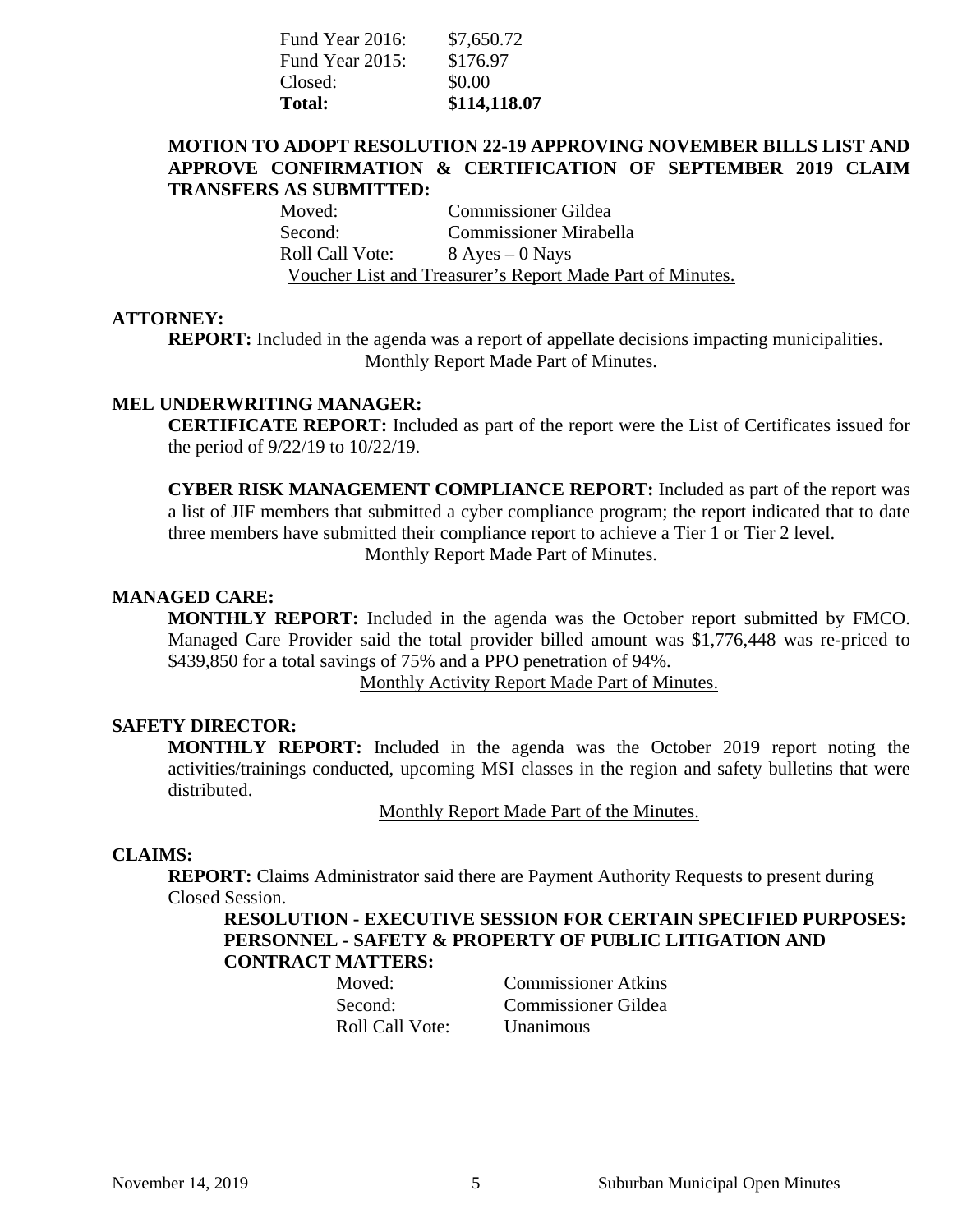PAYMENT AUTHORIZATION REQUESTS & CONTRACT MATTERS: Executive Committee reviewed payment authorization requests presented by Claims Service in Executive Session.

## **MOTION TO RETURN TO OPEN SESSION:**

Moved: Commissioner Gildea Second: Commissioner Atkins Roll Call Vote: Unanimous

## **MOTION TO APPROVE PAYMENT AUTHORIZATION REQUEST PRESENTED IN EXECUTIVE SESSION BY QUAL-LYNX:**

Second: Commissioner Atkins Roll Call Vote: 8 Ayes - 0 Nays

Moved: Commissioner Mirabella

## **OLD BUSINESS:**

NONE

#### **NEW BUSINESS:**

**EMPLOYEE VAN DRIVER:** Commissioner Sullivan inquired about resources available to test vision/hearing of employees that drove municipal vans/buses. Several suggestions were provided including contacting the MEL Helpline to provide guidance on employment related issues.

## **PUBLIC COMMENT:**

NONE

#### **MOTION TO ADJOURN:**

| Moved:  | <b>Commissioner Atkins</b>    |
|---------|-------------------------------|
| Second: | <b>Commissioner Mirabella</b> |
| Vote:   | <b>Unanimous</b>              |

**MEETING ADJOURNED:** 8:35 AM **NEXT MEETING:** January 9, 2020 - 8:00 AM Nancy A. Ghani, Account Manager for MEGAN CHAMPNEY, SECRETARY